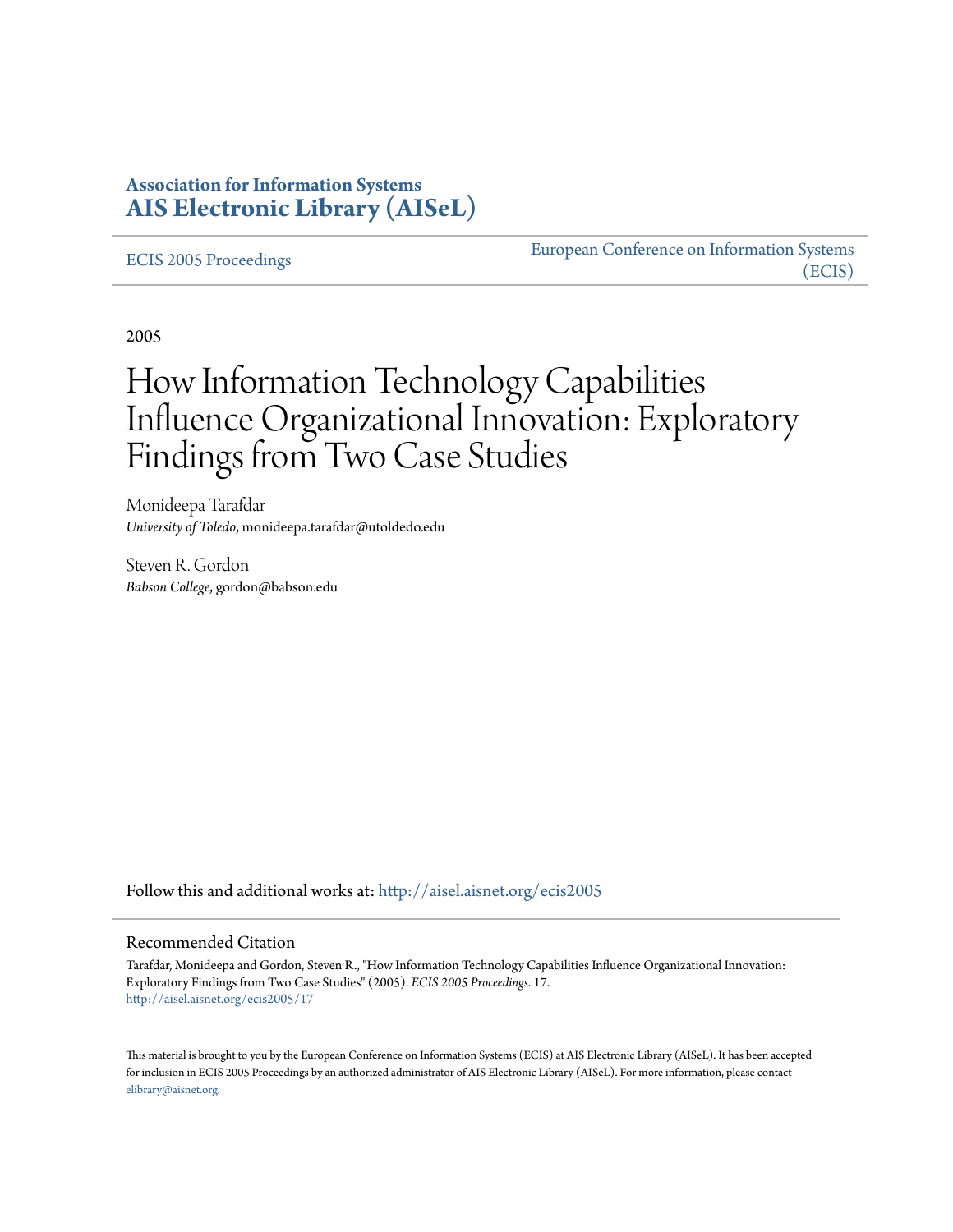## HOW INFORMATION TECHNOLOGY CAPABILITIES INFLUENCE ORGANIZATIONAL INNOVATION: EXPLORATORY FINDINGS FROM TWO CASE STUDIES

### **Abstract**

*This paper is based on research-in-progress that examines how a firm's information technology (IT) capabilities affect its ability to innovate. Prior research has identified five dimensions of IT capability and three activities related to innovation. The current research draws on these themes and examines the interplay among these factors. We used a multiple case study method and studied innovation activities at three case sites. The findings so far have revealed that the different aspects of IT capability do indeed affect an organization's ability to innovate and influence the innovation process in different ways. The paper explains how and why this is so, and identifies areas for further enquiry.* 

*Keywords: IT capability, Innovation, IT infrastructure, qualitative research* 

#### **Monideepa Tarafdar**

Assistant Professor, College of Business Administration University of Toledo, Toledo, OH, USA. monideepa.tarafdar@utoledo.edu

#### **Steven R. Gordon**

Professor, Information Technology Management Babson College, Babson Park, MA, USA gordon@babson.edu

## **INTRODUCTION**

Many IT researchers and practitioners firmly believe that IT is an enabler of innovation. Innovation leaders often have a much different perspective. They have battled with their IT organizations' fixations on standardizing and automating processes. To them, IT is an anathema to creativity and a barrier to innovation. The purpose of this research is to understand how IT capability influences organizational innovation and, by extension, to learn what IT capabilities a firm should have and how these capabilities should be used to best support and encourage innovation.

A great deal of empirical and anecdotal evidence exists to support the contention that innovation is one of the primary drivers of firm growth and profitability (see, for example, Giarratana, 2004, Seaden et al 2003, Roberts 2001, Grupp & Maital 2000, Jonash & Sommerlatte 1999, Acs & Audretsch 1990, Katsuhito 1984). Many CEOs, either aware of this research or instinctively believing that their organizations' success depends on innovation, make innovation a strategic imperative (Nambisan, 2002, Hay & Kamshad 1994), often incorporating a mandate for innovation into their organizations' mission statements. Not surprisingly, many researchers have explored the antecedents of innovation, hoping to determine what a firm must do if it hopes to become more innovative (Hult et al 2004, Blazevic & Lievens 2004, Amar 2004, Hadjimanolis 2000, Warren et al 2000, Scott & Bruce 1994). In many cases, this research explicitly addresses how information technology (IT) is developed into the innovative product or process under study, and how emerging IT is often used for leading edge innovation in products and processes. In other cases, IT seems to be ignored entirely as an antecedent to innovation.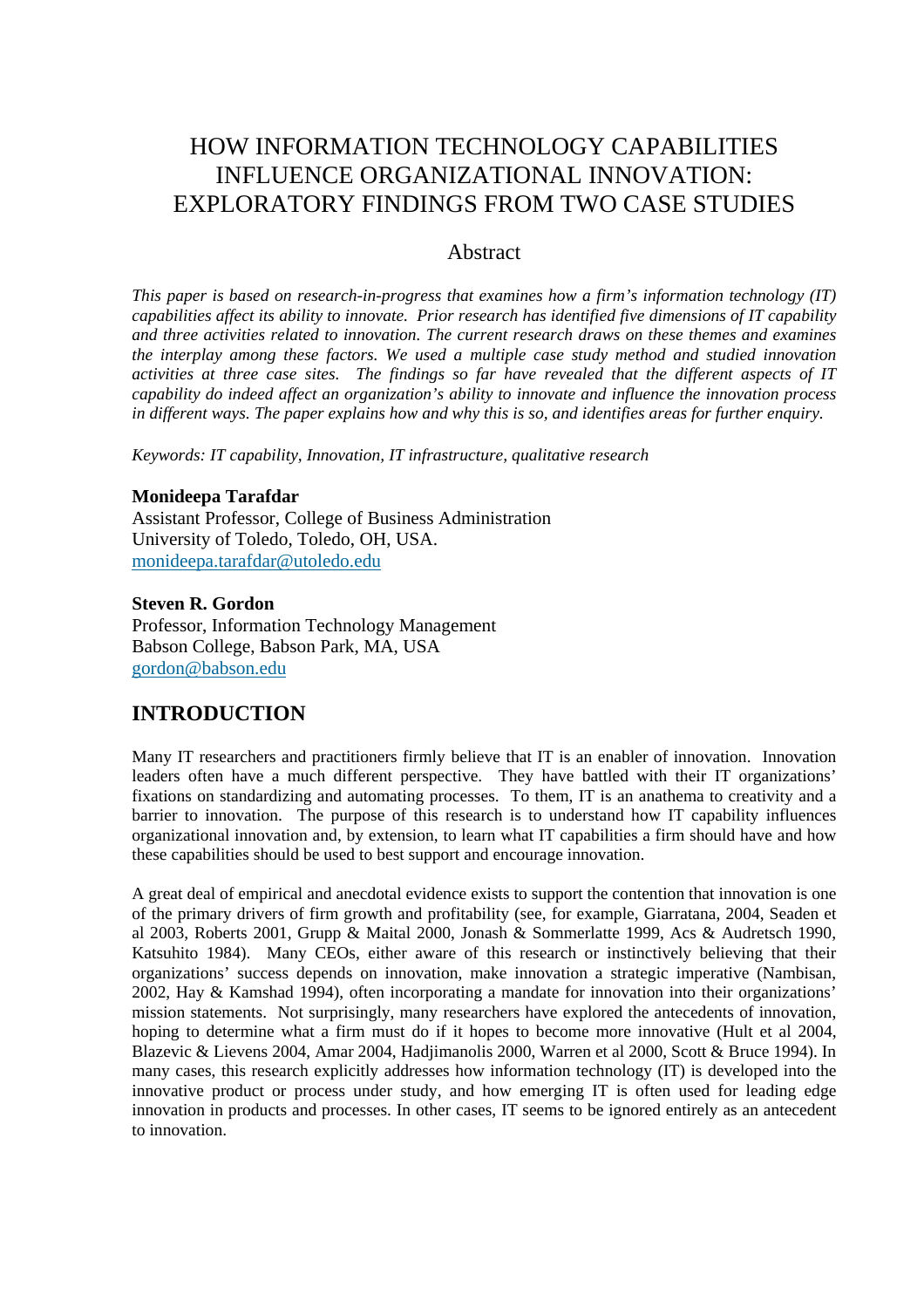Studies (Farrel 2003, Wheeler 2002, Zahra 2002) also suggest that the role of IT is to drive and lead business strategy formulation, and concur that IT is a means to achieve growth and create and sustain competitive advantage. In other words, the existence of IT capabilities and IT leadership within the industry are antecedents to industry leadership. In this context, researchers (Sambamurthy et al 2003, Wheeler 2002) have called for a need to understand the routines and processes through which IT capabilities help organizations to innovate and create competitive advantage. An understanding of how this happens would have important implications for appropriately developing and leveraging relevant IT capabilities. It would also help to better understand how IT capabilities can be used to formulate IT mediated strategies. In this context, there have been studies which have investigated the effect of IT investment on firm performance such as profits, productivity and customer value (Barua & Mukhopadhyay 2000, Brynjolfsson & Hittt 1996). A recent study (Bharadwaj 2000) suggests that a firm's IT capability enables it to achieve higher returns on its IT investments and is associated with higher cost ratios and lower profit ratios. However there have not been any studies that investigate the effect of IT capabilities on an organization's ability to innovate.

## **LITERATURE REVIEW**

In this section we describe the conceptual foundations for our study. We draw from two broad streams of research. The first is based on a resource based view of IT and describes various aspects of IT resources and capabilities. The second stream is based on studies on organizational innovation and describes characteristics of innovation processes.

#### **Information Technology Capability**

The phrase "IT capability" describes different aspects of an organization's base of IT resources. These resources influence and determine the organization's ability to convert IT assets and services into strategic applications (Bharadwaj 2000, Sambamurthy & Zmud 1999), and to mobilize and deploy IT based resources with other resources and capabilities. There are five dimensions of IT capability.

1. IT Infrastructure: This includes physical IT assets in terms of hardware, software and networks (Broadbent & Weill & St. Clair 1999, Keen 1991) on which systems are built. It provides the technical basis for carrying out IT based product and process innovation. Infrastructure also includes the extent to which the assets are integrated (Bharadwaj 2000, Weill & Broadbent 1998).

2. IT Human Resources: These include technical and managerial skills of IS employees, such as programming, systems analysis, network administration, database management, project management, co-ordination and leadership, interaction with use community and effective management of IS functions (Copeland & McKenny 1988). These skills are highly firm specific and difficult to imitate hence they serve as a source of competitive advantage. (Keen 1991, Mata & Fuerst & Barney 1995)

3. IT-related Intangible Resources: Sustained use of IT can lead to the creation of various intangible benefits, which can serve as the basis for additional capabilities. For example, the effective use of CRM systems for tracking customer preferences can increase the customer orientation of the firm (Bharadwaj 2000, Hitt & Brynjolfsson 1996). Similarly, the use of knowledge management technologies can help in knowledge formalization, consolidation and dissemination. This can lead to the creation of inimitable knowledge assets (Quinn & Bailey 1994). IT- enabled sharing of resources can increase the flexibility of different organizational units by eliminating temporal and spatial limitations to communications. IT enabled business process integration with partners can similarly result in close relationships and help in collaborative commerce (Bharadwaj et al 1999).

4. IT Coordination: Mulligan (2002) recognizes IT coordination as an independent construct in the measurement of IT capability. Coordination runs the continuum from a low level, in which transaction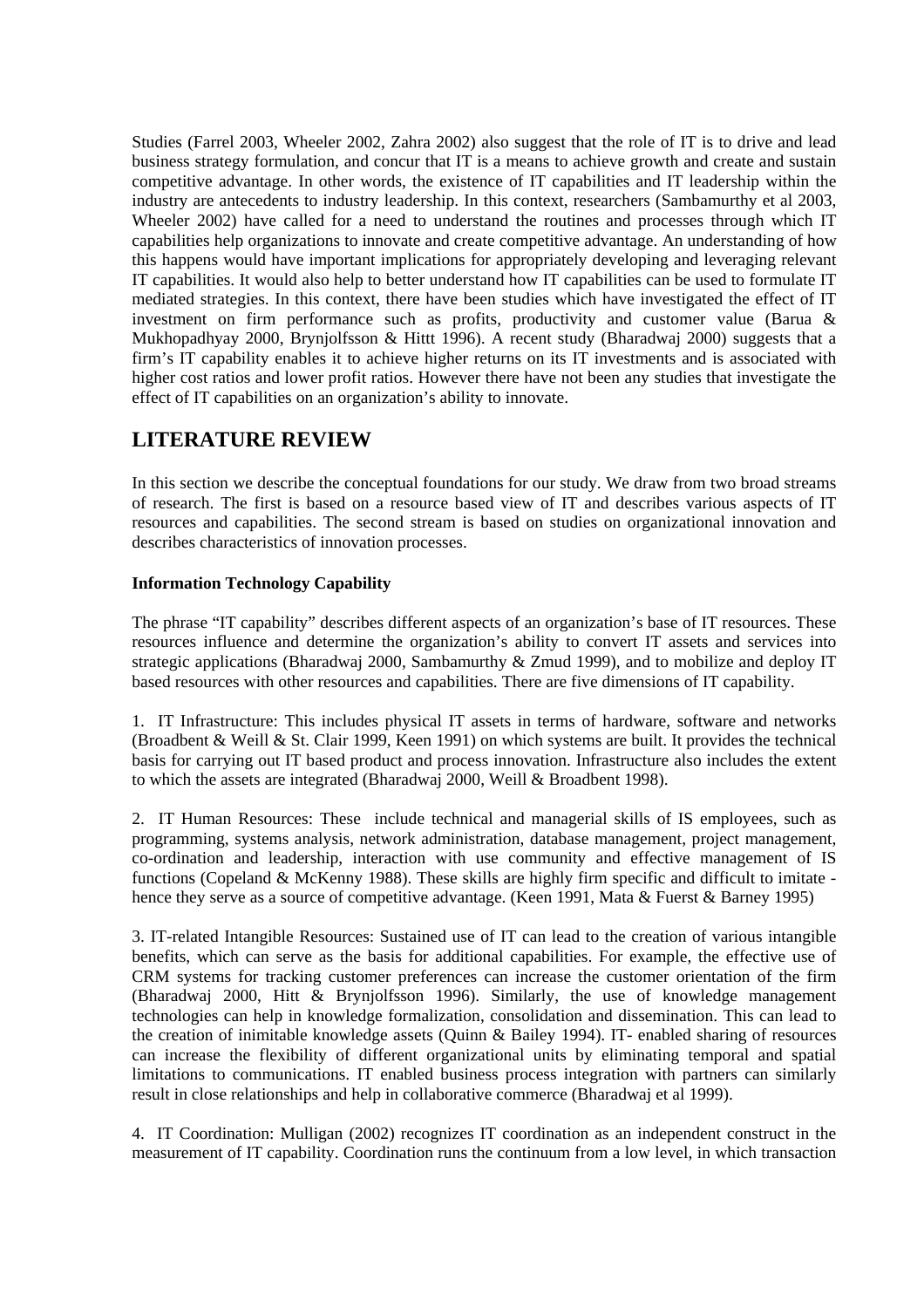processing systems within different functions are independent, to a second level, in which data flows across functions, to a third level described by processing interdependence, work flow, and the use of IT for integrated activities such as CRM.

5. IT Governance: Governance describes the authority, control, and audit in the allocation and delivery of IT resources and services. The existence of IT governance systems has been shown to affect firm profitability and strongly influences the value that an organization generates from IT (Weill & Ross 2004).

#### **The Innovation Process**

The innovation process consists of three broad activities, "Initiation", "Development" and "Implementation" (Damanpour 1991, Zmud 1982, Utterback 1971). The "Initiation" activity involves the decision on part of the organization to adopt an innovation. The impetus for adoption could either be performance related, such as falling market share, losses or loss of industry pre-eminence (Kanter 1982, Tushman & O'Reilly 1997), or internally created as a consequence of a need for proactive business innovation (Nonaka 1988, Tushman & Nadler 1986). The role of gatekeepers and inputs from environmental scanning (Tushman & Katz 1980, Tushman & Scanlan 1981) provide impetus for the "Initiation" activity.

The "Development" activity involves the design and development of product and process innovations planned in the Initiation stage. This stage has activities such as idea generation and problem solving (Tushman & O'Reilly 1997). Information processing is rapid and decision making fast (Eisenhardt  $\&$ Tabrizi 1995). New information is acquired from competitors (Tushman & O'Reilly 1997) and customers (Drucker 1998), and connected with existing knowledge (Galbraith 1982) to create new products and processes. Information exchange is accomplished through formal means such as cross functional groups, virtual teams and boundary spanning roles (Tushman & Nadler 1986) and through informal means such as diffusion networks (Rogers 1995) and grapevines (Kanter 1982).

The "Implementation" activity involves the implementation of innovations designed as part of the "Development" activity. Process and product redesign leads to changes in different processes and control systems (Davenport 1993). Effective and reasonably strict control systems are required for efficiently accomplishing the administration and co-ordination tasks necessary for implementation of the innovation (Galbraith 1982, Seely Brown 2002).

There are therefore, five aspects to IT capability. Our study investigates how each aspect influences the innovation process.

## **METHODOLOGY**

Existing literature describes in some detail and separately, aspects of IT capabilities and activities associated with the innovation process. However, there are no studies that describe or explain *how* or *why* IT capabilities influence organizational innovation. Considering the lack of explanatory literature in the field and the nature of the research questions, we adopted a qualitative research methodology (Miles & Huberman 1994, Lee 1989) and used case studies (Yin 2003) to collect data. We used the case study method because in order to understand the possible relationships between IT capabilities and innovation, we needed to describe specific organizational contexts of innovation adoption, and analyze the role of IT in them. Accordingly, we used a multiple case methodology- that helped us to identify common patterns from multiple innovation instances from more than one organization, and achieve replicability (Yin 2003, Lee 1989) in our findings. We studied innovation processes in three organizations.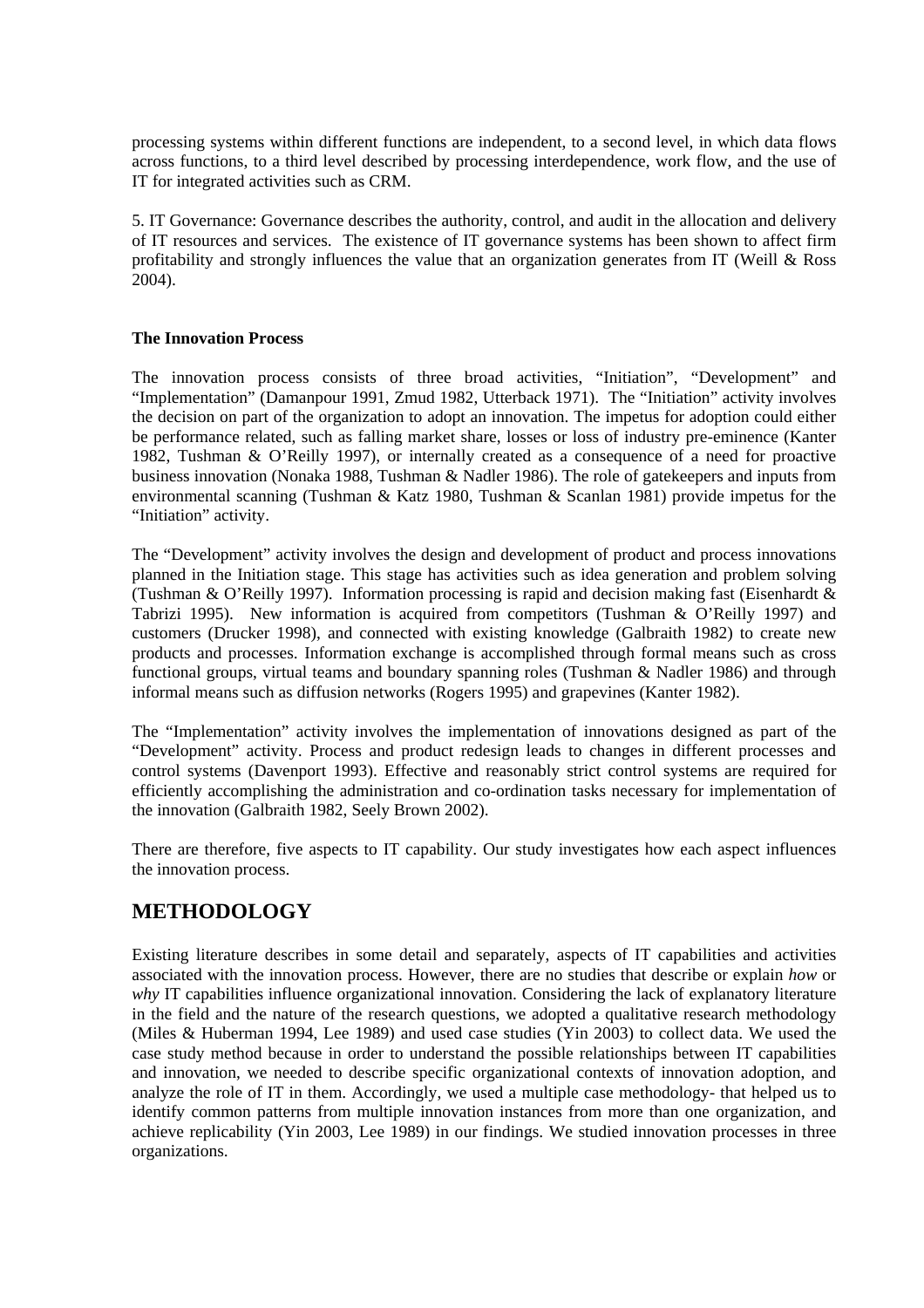The literature provided guidelines based on which a structured, open-ended questionnaire was used. The questionnaire was divided into three sections. The first section had questions about the general background of the organization and the nature of innovation activities. The second section consisted of questions that addressed the general role and importance of IT within the organization. The third section had questions that addressed the role of specific IT capabilities in the innovation process. Data was collected primarily through face-to-face interviews conducted by the authors. The interviews lasted from 45 minutes to about 2 hours. Details about the companies and data collected have been mentioned in Table 1 below.

In the next section, we describe the findings from *EduCo* and *GlassCo*. At the time of writing, the interviews and data collection at *AutoCo* are in progress.

| Organization                                             | <b>Descriptions of people interviewed</b>                                                                          |
|----------------------------------------------------------|--------------------------------------------------------------------------------------------------------------------|
| EduCo<br>Industry: Service-Higher Education              | Chief Executive Officer, Chief Information officer, 3<br>senior managers in IT, 1 senior functional manager        |
| <b>GlassCo</b><br><b>Industry: Manufacturing - Glass</b> | Chief Information Officer, 1 senior manager in the<br>Engineering function, 1 middle manager in the IS<br>function |
| <b>AutoCo</b>                                            | Chief Information Officer, 2 senior managers from                                                                  |
| Industry: Manufacturing- Automotive                      | functional departments, 2 junior/middle managers in                                                                |
| components                                               | the IS function                                                                                                    |

*Table 1. Details of organizations studied* 

## **RESULTS**

The data revealed that different aspects of IT capability influence the innovation process. We describe the findings, with the help of illustrations from the interview data.

*Influence of IT infrastructure*: We found that IT Infrastructure influences the innovation process in two ways. First, certain technologies, such as knowledge management systems, can increase the innovation for development teams and support innovative activities by those who might not otherwise be prone to innovate. For example, the role of knowledge management systems was described in the following way by the CIO at GlassCo.

*The Engineering group uses CAD software and other domain specific tools for the design of furnaces, materials and the production processes. These tools help in developing technical solutions.* 

At EduCo, a business unit manager and key innovator noted:

*We've just had a failure on a new product [in the Executive Education program]. What did we learn from that experience? What would we do differently the next time we were going to vet a potential partner? Nobody has written that information down. [If the principal movers left], the next time somebody comes up with an idea, you'd start all over again and likely make the same mistakes…* 

Second, IT infrastructure provides technical capabilities and an overall technical base that can be leveraged while developing innovation solutions. According to the CIO at GlassCo,

*We have a solid transaction processing infrastructure in the form of an ERP package. We also have a very integrated and streamlined file structure. This has made it easy for us to develop*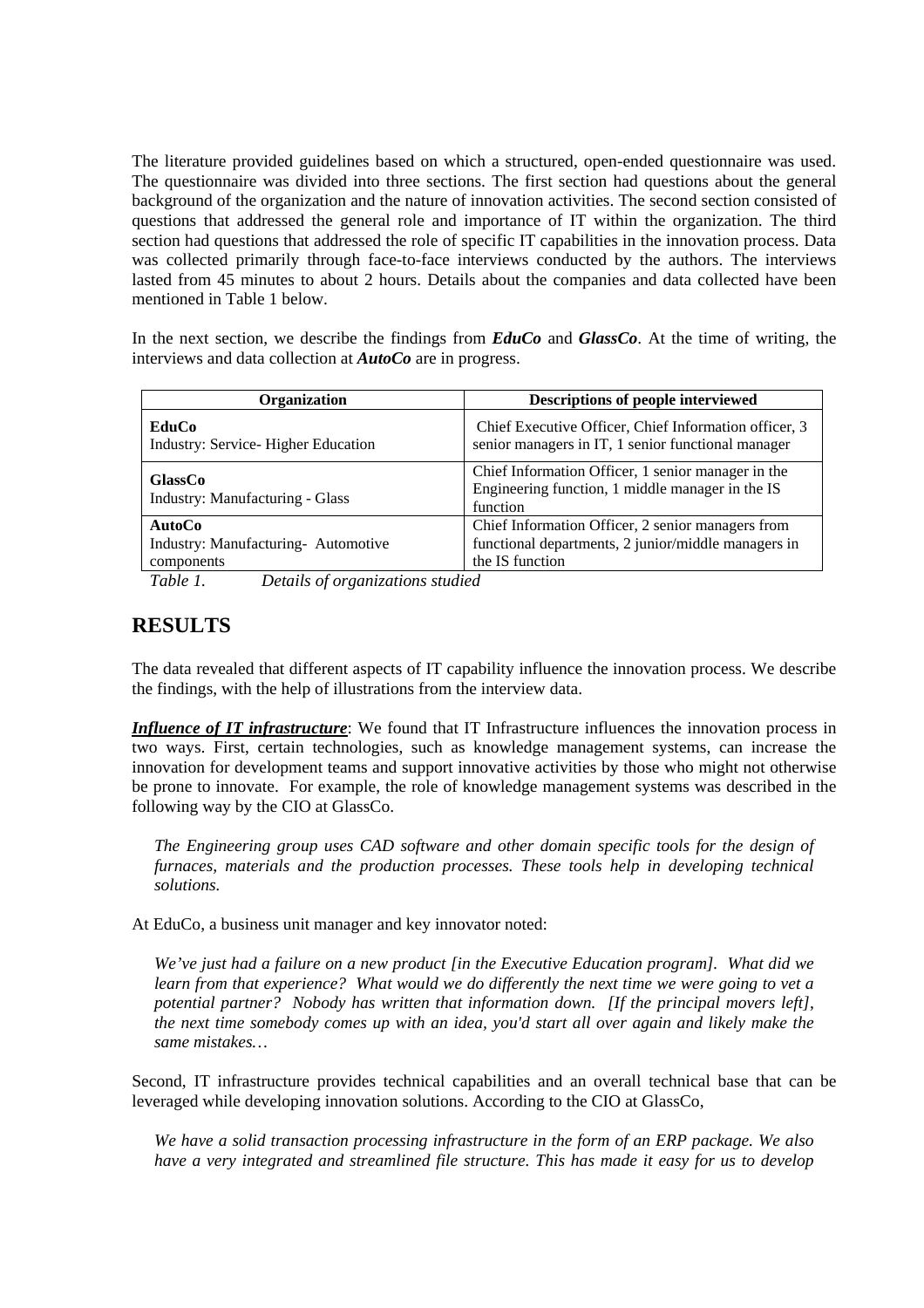*and implement our data warehouse. Since the transaction system is good, data can be easily imported and OLAP cubes built. This has been a major enabler in scenario planning and in enabling different relationships between the data to emerge.*

At EduCo, the Director of IT Architecture noted,

*[We are] putting out new content on a much faster rate than you would have thought on paper, considering the number of people. And, we're hosting on a much greater rate [compared to when hosting was outsourced]. Now we have more capabilities and more content that we've hosted internally without a substantial increase in either footprint or cost.* 

*Influence of IT human resources:* We found that IS professionals can enhance the IT awareness of innovation teams through interactions and information exchange, and their awareness of how other companies in the industry use IT. The CIO of GlassCo described this in the following way:

*There is an emerging technologies group within the IT organization, whose job it is to monitor new technologies through conferences, training and interaction with industry, vendors and competitors. There is a fixed budget allocated to this activity. We also have IT liaison officers who "champion" new ideas and interface between various functional areas and the IT department, thus enabling IT to support innovation needs of the functional areas.* 

*Our knowledge management team has specialists in different areas. They are familiar with the data and with the business, so they have an idea of what the different processes require. On the whole, our IT department has adapted the company to more sophisticated and involved levels of IT use – they have also increased the overall "digital literacy" by making people familiar with advanced technologies.* 

At EduCo, the Director of Curriculum Innovation and Technology noted:

*[Information exchange for innovation occurs in] two ways – for one, from faculty interactions and working with faculty. And the other part is, we try and write and present at about five or six conferences a year. And so those conferences allow us to see what other people are doing and then adapt it back to the [EduCo] culture – it's a critical piece of outreach.* 

IT professionals also provide support for problem solving, training and end user education, as described by a liaison officer at GlassCo,

*Recently, we developed a factory automation system that integrates all the machines on the shop floor and helped to track different changes in the PLC software on these machines. IT was involved from the very beginning- a lot of hardware had to be installed, along with servers and software configuration that had to be done. Engineering and IT worked closely together to define the parameters of this system.* 

But, at EduCo, it seems, communication back to end users is not as strong. The Director of Architecture said,

*We don't do enough of the education, to be blunt and honest. It's very rare. And this is something we have talked about – to get that knowledge sort of out to the various groups – maybe at their retreats, maybe in staff time, etc. We have done fits and starts of it, but nothing cohesive, and nothing on a continuous basis, which I think is a weakness for us.*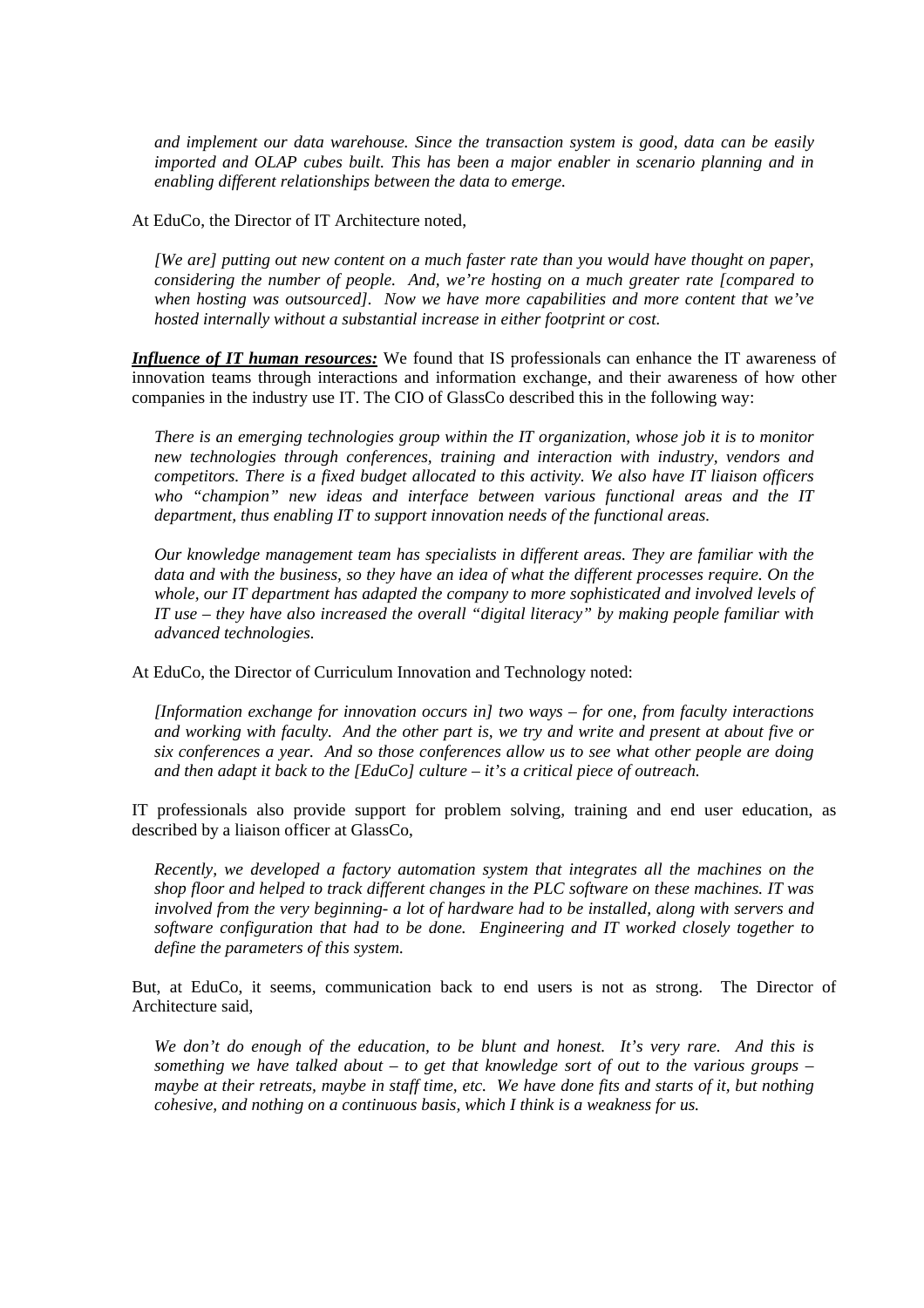*Influence of intangible resources*: Intangible resources from sustained IT use often take the form of increased customer orientation and enhanced market knowledge. Therefore they add to organizational capabilities for exploration and exploitation of market opportunities.

The CIO of GlassCo described it in this way:

*We use knowledge management software for disseminating various solutions. This has resulted in greater "awareness" within the organization as a whole. We also do scenario planning. This exercise goes a long way in determining different product and process innovations.* 

*Influence of IT governance:* The "Development" stage requires quick information dissemination and rapid decision-making. Hence the decentralized mode of IT governance, which permits these conditions to exist by vesting line managers and divisional IS executives with decision making authority, is desirable. In contrast, the "Implementation" stage requires a structured program for efficiently accomplishing the technical roll out of the innovation. The centralized mode, which provides a top down systematic approach to IT management, is desirable in this stage.

EduCo has a centralized committee called the IAG (Internet Advisory Group), which includes senior managers from around the community. The IAG examines business cases for IT, prioritizes the funds, and determines how the projects will get done. According to the Director of Architecture,

*Pretty much anybody can request a project and [they] do. It's typically filtered through a senior manager from a department or division either directly to ourselves or to the IAG.* 

However, the Curriculum Innovation and Technology Group operates outside that process, providing a less centralized form of control. According to its director,

*We have different levels of sponsorship. Larger projects tend to come through [the committee of] Deans and Chairs. And then, smaller initiatives can come from any faculty member. And the larger ones get prioritized first. The assumption is that more students will be positively affected by them.* 

*Influence of IT coordination:* We found that IT based co-ordination capabilities enabled quick sharing of information across departments and accelerated the adoption of innovations by legitimizing and enabling the sharing of knowledge and perspectives between different departments. A middle manager in the IS department at GlassCo described this in the following way:

*The organization has found the intranet very useful for disseminating information in general. Specifically, with respect to innovation, most of the software that we use is net enabled. Also, most applications used in different functions, such as in the distribution center, new product development and engineering, are based on the basic ERP system. Hence there is uniformity of data and information can be easily transferred across departments.* 

## **CONCLUSIONS AND RECOMMENDATIONS FOR FURTHER STUDY**

Our data from the case studies strongly support the contention that IT capability can affect an organization's ability to innovate. The evidence we have collected so far, shows how specific IT capabilities have supported specific innovations. In addition, the case study participants are quite clear that the innovations that have taken place could not have taken place had the specified capabilities been absent. We anticipate that the ongoing interviews will reveal further instances of linkages between IT capabilities and the innovation process, and would throw light on which capabilities might be more important for a given activity in the innovation process.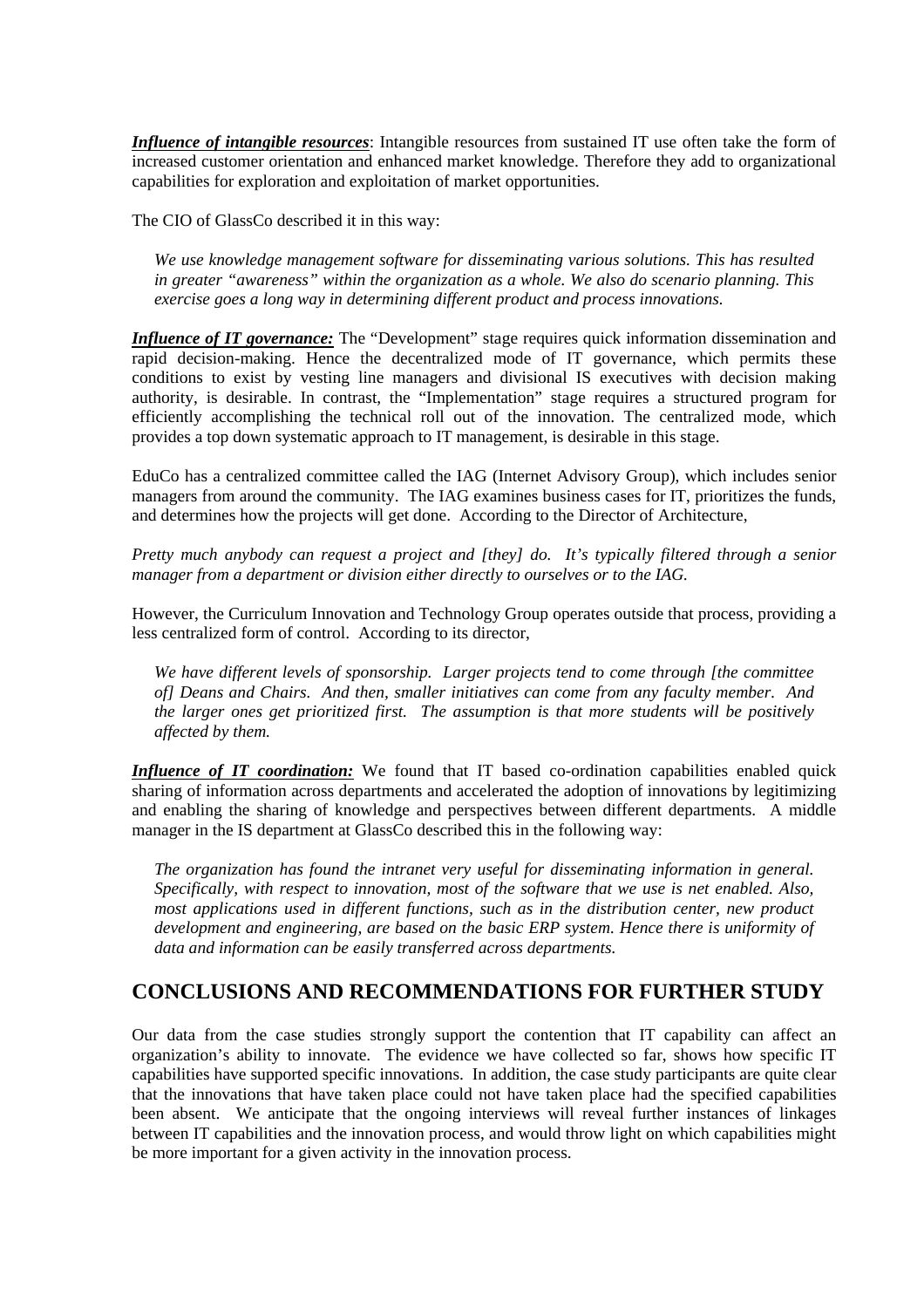Our sample, however, is too small to make any determination as to which IT capabilities are most critical, in the sense that if they were missing, the organization as a whole would be less innovative. Nor is there enough evidence to indicate whether or not there are decreasing returns to IT capability. Is there, perhaps, some level beyond which additional IT capability has little impact on an organization's ability to innovate? It would also be instructive to compare the IT capabilities of organizations that are less innovative with those that are more innovative to see whether IT capabilities directly affect innovation or act simply as an enabling factor. This research is clearly a first step in exploring the complex relationship between IT capability and organizational innovation.

### References

Complete references are available upon request. Due to space limitations, we have provided here an incomplete list of citations. Citations were selected using the criterion that where multiple citations support a statement, only the first such citation is included in the reference list.

Barua, A., and Mukhopadhyay,T. (2000) Information Technology and Business Performance, in Framing the Domains of IT Management: Projecting the Future through the Past, R.W. Zmud (ed.), Pinnaflex Press, Cincinnati.

Bharadwaj, A. (2000) A Resource Based Perspective on Information Technology and Firm Performance:An Empirical Investigation, MIS Quarterly,24,1,169-196.

Broadbent, M., Weill, P., and St.Clair, D. (1999) The Implications of Information Technology Infrastructure for Business Process Redesign, MIS Quarterly,23,2,159-182.

Copeland, D.G. and McKinney, J.L. (1988) Airline Reservation Systems: Lessons from History, MIS Quarterly, 12,3,353-370.

Damanpour, F. (1991) Organizational Innovation: A Meta-Analysis of Effects of Determinants and Moderators, Academy of Management Journal,34,3,555-590.

Davenport, T.H. (1993) Process Innovation: Reengineering Work through Information Technology, Harvard Business School, Boston.

Drucker, P. (1998) The Discipline of Innovation, Harvard Business Review, November- December, 149-156.

Eisenhardt, K.M., and Tabrizi, B.N. (1995) Accelerating Adaptive Processes: Product Innovation in the Global Computer Industry, Administrative Science Quarterly,40,84-110.

Farrell, D. (2003) The real new economy, Harvard Business Review,81,10,104-112.

Galbraith,J.R. (1982) Designing the Innovating Organization, Organizational Dynamics,Winter,5-25.

Giarratana, Marco S. (2004) The birth of a new industry: entry by start-ups and the drivers of firm growth: The case of encryption software, Research Policy,33,5, 787-807.

Hult, G.T., Hurley, R.F., and Knight, G.A. (2004) Innovativeness: Its antecedents and impact on business performance, Industrial Marketing Management33,5,429-438.